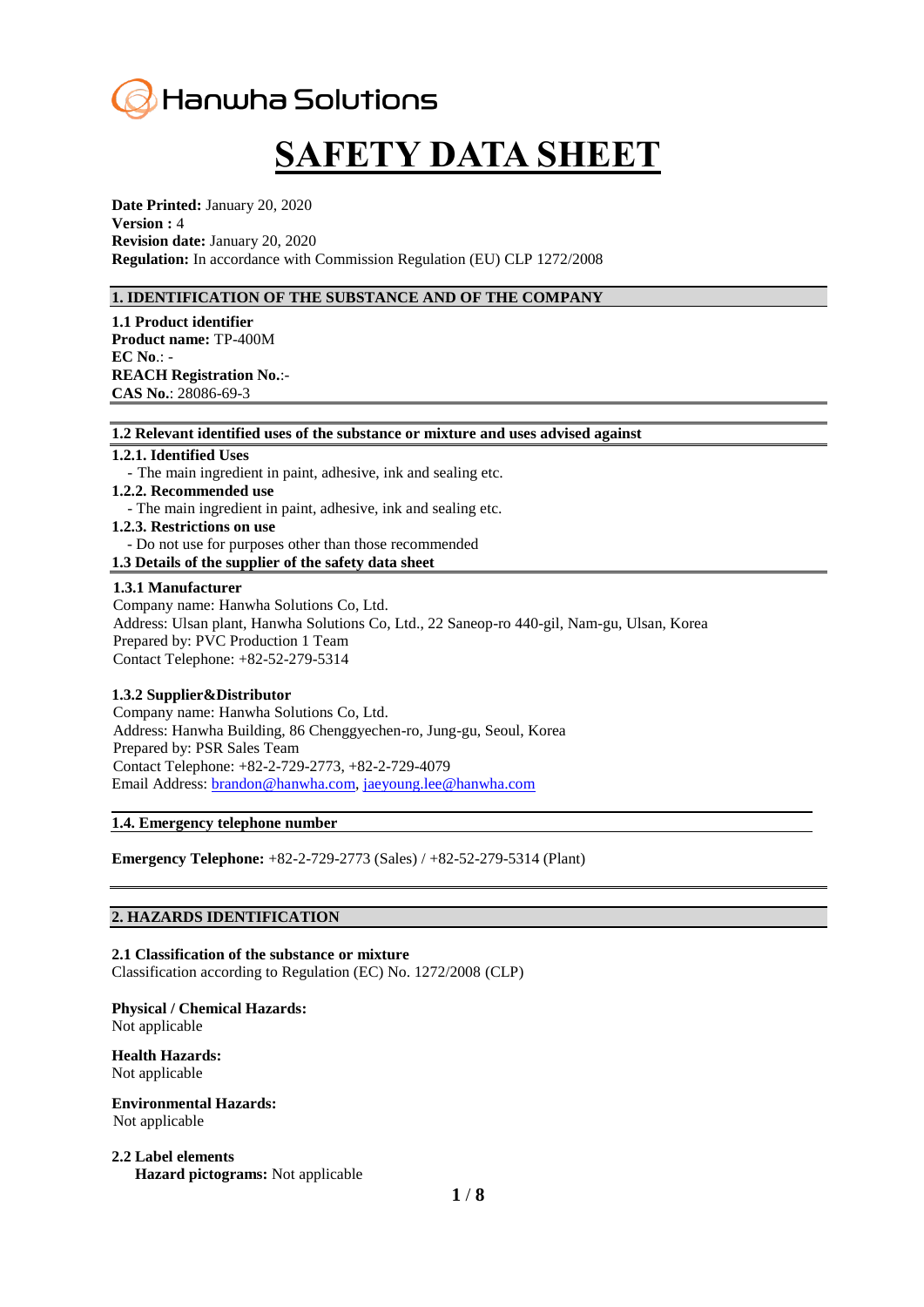

**Signal word:** Not applicable **Hazard statement:** Not applicable **Additional precautionary statements:** Not applicable **Precautionary statements** - **Precaution**: Not applicable

- **Treatment**: Not applicable

- **Storage**: Not applicable
- **Disposal**: Not applicable

## **2.3 Other hazards**

**Health:** - **Flammability:** - **Reactivity:** -

# **3. COMPOSITION/INFORMATION ON INGREDIENTS**

| Component            | CAS No.    | EC No. | $\frac{0}{0}$<br>Conc. | Classification according<br>to 1272/2008/EEC | (Pre)<br>Registration No. |
|----------------------|------------|--------|------------------------|----------------------------------------------|---------------------------|
| Vinyl Chloride-Vinyl |            |        |                        |                                              | 01-2119458772-30-0000     |
| acetate-Dicarbonic   | 28086-69-3 |        | 100                    | Not classified                               | 01-2119471301-50-0000     |
| acid copolymer       |            |        |                        |                                              | 17-2120078502-58-0000     |

**\*Under EU REACH regulation, monomers in Vinyl Chloride-Vinyl acetate-Dicarbonic acid copolymer are (pre)registered.**

# **4. FIRST AID MEASURES**

#### **4.1 Description of first aid measures**

| 4.1.1. General<br>information: | Remove soiled or soaked clothing immediately, do not allow to dry.<br>Adhere to personal protective measures when giving first aid.<br>Clean body thoroughly (Bad, shower). |
|--------------------------------|-----------------------------------------------------------------------------------------------------------------------------------------------------------------------------|
| 4.1.2. Following               |                                                                                                                                                                             |
| inhalation:                    | Specific medical treatment is urgent.                                                                                                                                       |
|                                | Move victim to fresh air.                                                                                                                                                   |
|                                | Give artificial respiration if victim is not breathing.                                                                                                                     |
|                                | Administer oxygen if breathing is difficult.                                                                                                                                |
|                                |                                                                                                                                                                             |
| 4.1.3. Following               |                                                                                                                                                                             |
| skin contact:                  | In case of contact with substance, immediately flush skin with running water at least 20<br>minutes.                                                                        |
|                                | Remove and isolate contaminated clothing and shoes.                                                                                                                         |
|                                | Get immediate medical advice/attention.                                                                                                                                     |
| 4.1.4. Following               |                                                                                                                                                                             |
| eye contact:                   | In case of contact with substance, immediately flush eyes with running water at least 20<br>minutes.                                                                        |
|                                | Preferentially remove the lens when using a contact lens.                                                                                                                   |
|                                | Get immediate medical advice/attention.                                                                                                                                     |
|                                |                                                                                                                                                                             |
| 4.1.5. Following               |                                                                                                                                                                             |
| ingestion:                     | Do not let him/her eat anything, if unconscious.                                                                                                                            |
|                                | Get immediate medical advice/attention.                                                                                                                                     |
|                                |                                                                                                                                                                             |

# **4.1.6. Self-protection**

**of the first aider:** First aider : Pay attention to self-protection!

# **4.2 Most important symptoms and effects, both acute and delay Acute effects :**

- Symptoms and effect : None known

# **4.3 Indication of immediate medical attention and notes for physician**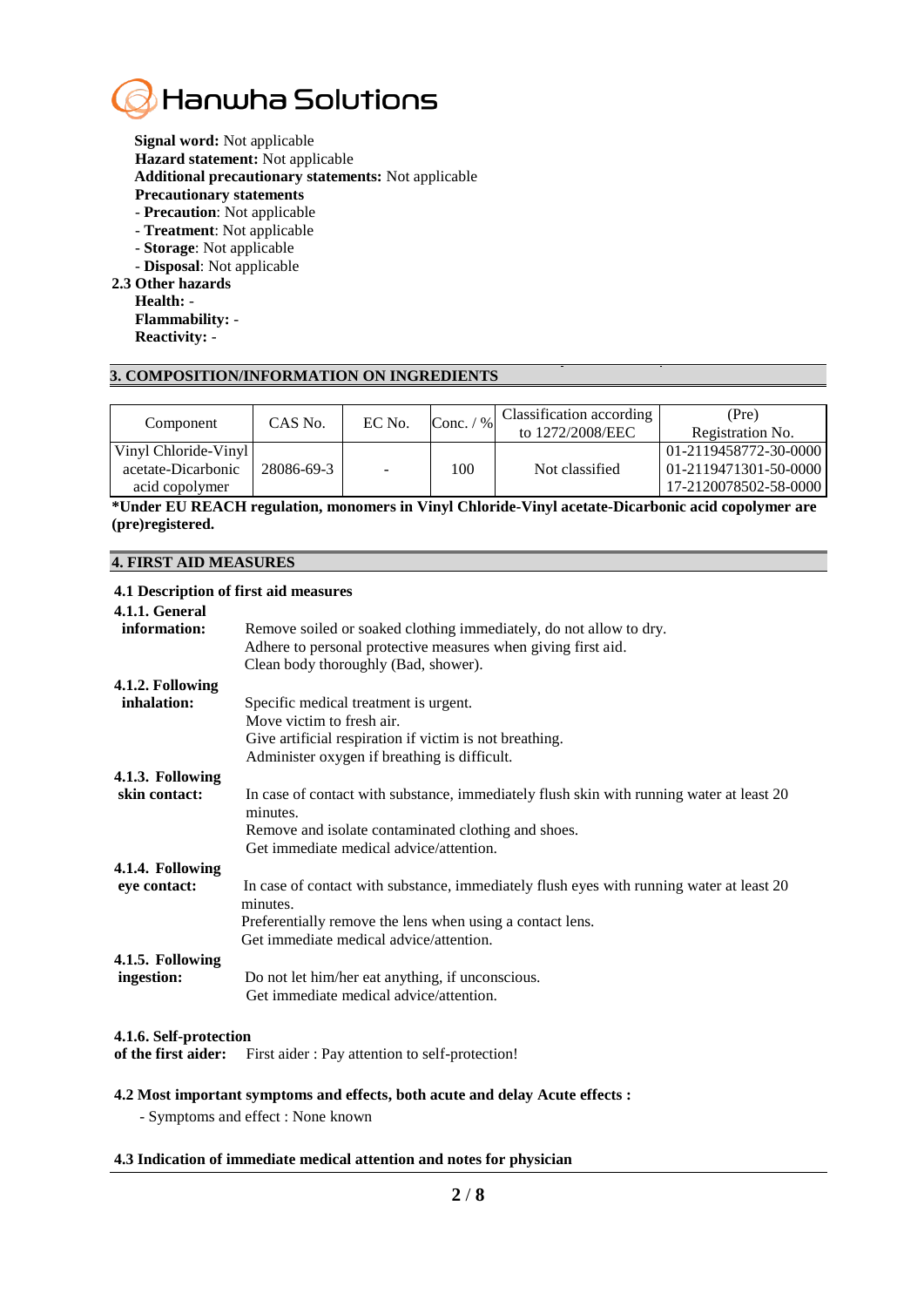

-Ensure that medical personnel are aware of the material(s) involved and take precautions to protect themselves.

# **5. FIRE-FIGHTING MEASURES**

#### **5.1 Extinguishing media**

- Suitable extinguishing media: Extinguishing powder, CO<sub>2</sub>, water, regular form
- Unsuitable extinguishing media: Not available
- -Large fires: Use regular foam and water mist.

#### **5.2 Special hazards arising from the substance or mixture**

- May be ignited by heat, sparks or flames.
- Containers may explode when heated.
- Some of these materials may burn, but none ignite readily.
- Fire will produce irritating and/or toxic gases.

#### **5.3 Advice for firefighters**

- Dike fire-control water for later disposal; do not scatter the material.
- Move containers from fire area if you can do it without risk.

#### **6. ACCIDENTAL RELEASE MEASURES**

#### **6.1 Personal precautions, protective equipment and emergency procedures**

- Eliminate all ignition sources.
- Stop leak if you can do it without risk.
- Ventilate the area.
- Do not touch or walk through spilled material.
- Prevent dust cloud.

# **6.2 Environmental precautions**

- Prevent entry into waterways, sewers, basements or confined areas.

#### **6.3 The methods of purification and removal**

- Small Spill; Flush area with flooding quantities of water. And take up with sand or other non-combustible absorbent material and place into containers for later disposal.
- Large Spill; Dike far ahead of liquid spill for later disposal. And remove sources of ignition.
- With clean shovel place material into clean, dry container and cover loosely; move containers from spill area.

# **7. HANDLING AND STORAGE**

# **7.1 Precautions for safe handling**

- Note that there are materials and conditions to avoid.
- Wash your hands thoroughly after handling.
- Please work with reference to engineering controls and personal protective equipment.
- Be careful to high temperature.
- Avoid inhalation of particulate matter and gas, etc.

#### **7.2 Conditions for safe storage, including any incompatibilities**

- Store in a closed container.
- Store in cool and dry place.
- Avoid contact with light.
- Do not use tobacco or food in the work area.

# **8. EXPOSURE CONTROLS / PERSONAL PROTECTION**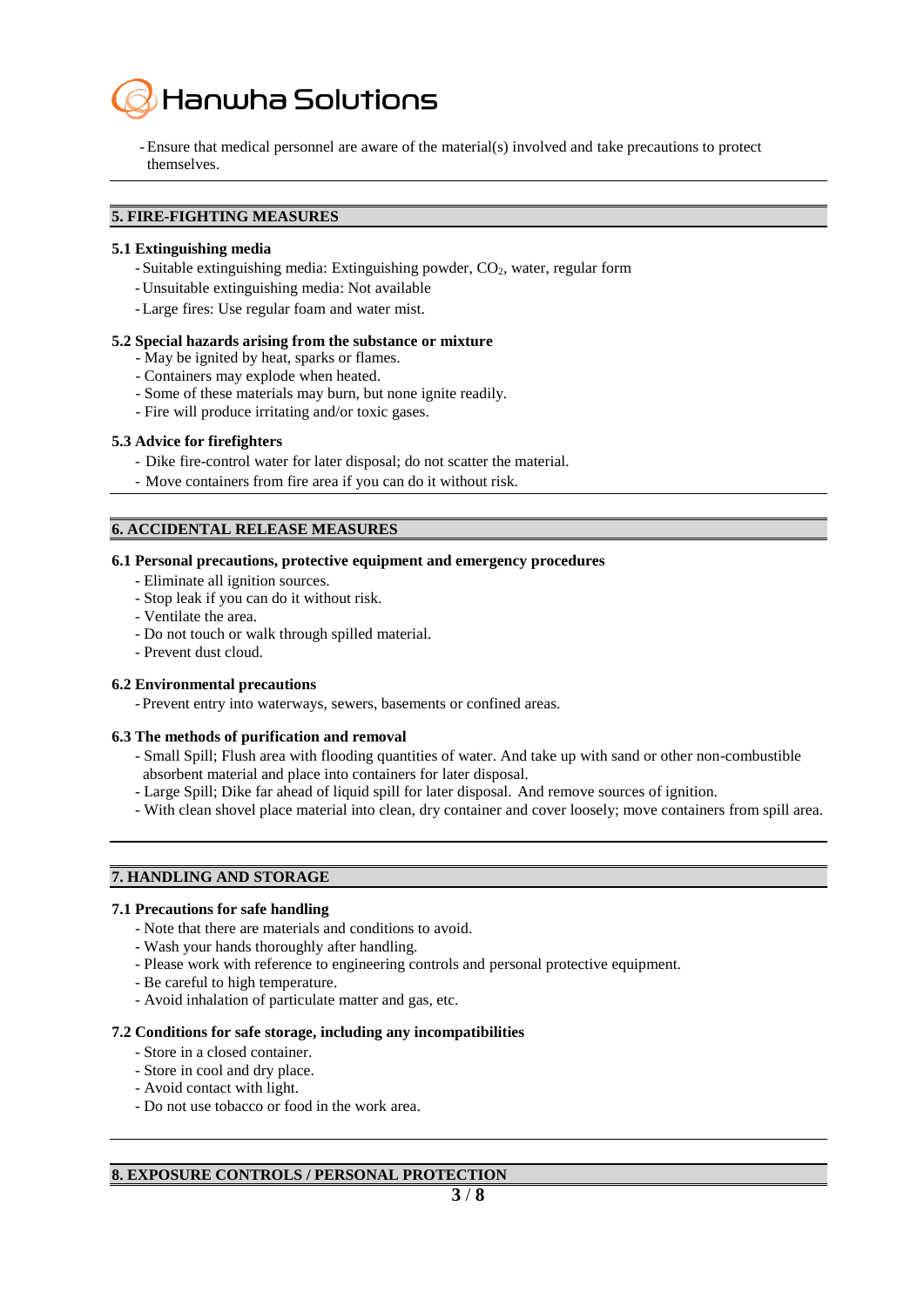

#### **8.1 Control parameters**

- **Occupational Exposure limits**
	- **ο EU regulation:** Not available
	- **ο U.S regulation:** 
		- **-** NIOSH: Not available
	- **-** OSHA: Not available
	- **ο ACGIH:** Not available
	- **ο Biological exposure index:** Not available
	- **ο Others:** Not available
	- **ο DNELs, PNECs:** Not available

#### **8.2 Exposure controls**

#### **Appropriate engineering controls:**

 **-** Use process enclosures, local exhaust ventilation

#### **Individual protection measures, such as personal protective equipment: Respiratory protection:**

- Wear European Standard EN 149 approved full or half face piece (with goggles) respiratory protective equipment when necessary.

#### **Eye protection:**

- Wear face piece with goggles to protect.
- Washing facilities and safety shower station should be available nearby work place.
- Wear breathable safety goggles to protect from particulate material causing eye irritation or other disorder.

#### **Hand protection:**

 **-** Wear appropriate chemical resistant protective gloves (insulated gloves) by considering physical and chemical properties of chemicals.

#### **Body protection:**

 **-** Wear appropriate chemical resistant protective clothing by considering physical and chemical properties of chemicals.

#### **9. PHYSICAL AND CHEMICAL PROPERTIES**

| Solid powder<br>Colorless, white<br>Sweet odor<br>Not available                                                                                                                                                                                                                                      |
|------------------------------------------------------------------------------------------------------------------------------------------------------------------------------------------------------------------------------------------------------------------------------------------------------|
|                                                                                                                                                                                                                                                                                                      |
|                                                                                                                                                                                                                                                                                                      |
|                                                                                                                                                                                                                                                                                                      |
|                                                                                                                                                                                                                                                                                                      |
|                                                                                                                                                                                                                                                                                                      |
| Not applicable                                                                                                                                                                                                                                                                                       |
| Not available                                                                                                                                                                                                                                                                                        |
| Not available                                                                                                                                                                                                                                                                                        |
| Not available                                                                                                                                                                                                                                                                                        |
| Not applicable                                                                                                                                                                                                                                                                                       |
| Not available                                                                                                                                                                                                                                                                                        |
| Not available                                                                                                                                                                                                                                                                                        |
| Not applicable                                                                                                                                                                                                                                                                                       |
| Not available                                                                                                                                                                                                                                                                                        |
| $1.35 - 1.39$                                                                                                                                                                                                                                                                                        |
| Insoluble                                                                                                                                                                                                                                                                                            |
| Solvent solubility: cyclohexanone, methyl<br>cyclohexanone, dimethyl formamide, nitrobenzene,<br>tetrahydrofuran, isophorone, mesityl oxide,<br>dipropylketone, Methyl amylketone, methyl,<br>isobutylketone, dioxane, methylethylketone,<br>dichloromethane, chlorobenzene, dichloroethylene<br>4/8 |
|                                                                                                                                                                                                                                                                                                      |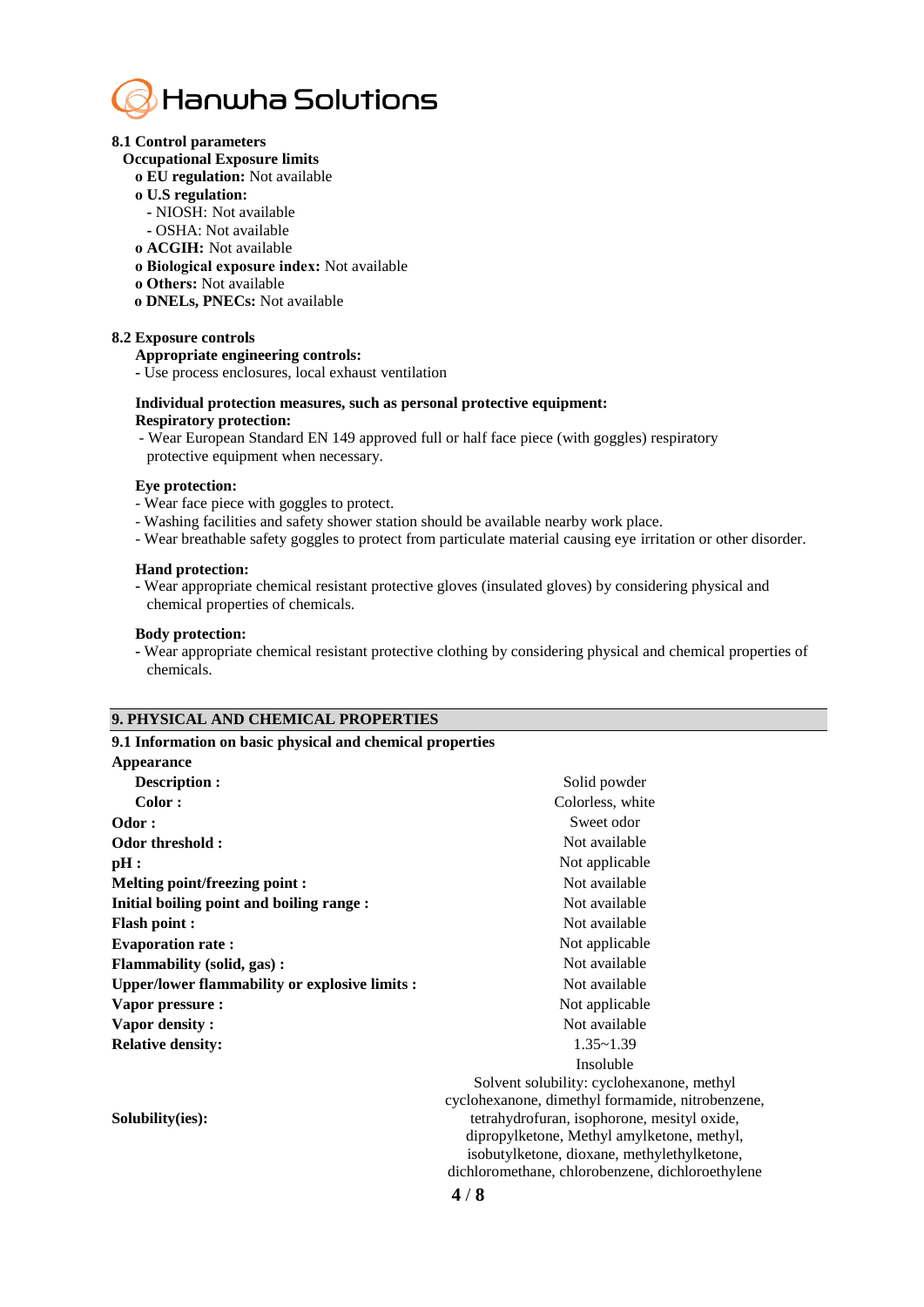

Partition coefficient: n-octanol/water : Not available **Auto-ignition temperature :** Not available **Decomposition temperature :** Not available **Viscosity :** Not available **Explosive properties :** Not available **Oxidising properties :** Not available **Molecular weight :** 80,000~200,000(the average) g/mol

 $\mathbf N$ 

# **10. STABILITY AND REACTIVITY**

#### **10.1 Reactivity/Chemical stability/Possibility of hazardous reactions**

- Stable under normal conditions.
- No dangerous reaction under conditions of normal use.

#### **10.2 Conditions to avoid**

- Keep away from heat/sparks/open flames/hot surfaces.
- Avoid contact with incompatible materials.

#### **10.3 Incompatible materials**

- Strong oxidizing agents

#### **10.4 Hazardous decomposition products:**

- Acid halogen compounds, halogen compounds, phosgene, vinyl chloride, carbon oxides

| <b>11. TOXICOLOGICAL INFORMATION</b>                    |                                                        |  |  |  |
|---------------------------------------------------------|--------------------------------------------------------|--|--|--|
| 11.1 Information on toxicological effects               |                                                        |  |  |  |
| (a) Acute toxicity                                      | Not available                                          |  |  |  |
| Oral                                                    | Not available                                          |  |  |  |
| Dermal                                                  | Not available                                          |  |  |  |
| Inhalation                                              | Not available                                          |  |  |  |
| (b) Skin Corrosion/ Irritation                          | Not available                                          |  |  |  |
| (c) Serious Eye Damage/<br><b>Irritation</b>            | Not available                                          |  |  |  |
| (d) Respiratory sensitization                           | Not available                                          |  |  |  |
| (e) Skin Sensitization                                  | Not available                                          |  |  |  |
|                                                         | Not available                                          |  |  |  |
| (f) Carcinogenicity                                     | IARC, NTP, OSHA, EU CLP 1272/2008, US EPA : Not listed |  |  |  |
| (g) Mutagenicity                                        | Not available                                          |  |  |  |
| (h) Reproductive toxicity                               | Not available                                          |  |  |  |
| (i) Specific target organ<br>toxicity (single exposure) | Not available                                          |  |  |  |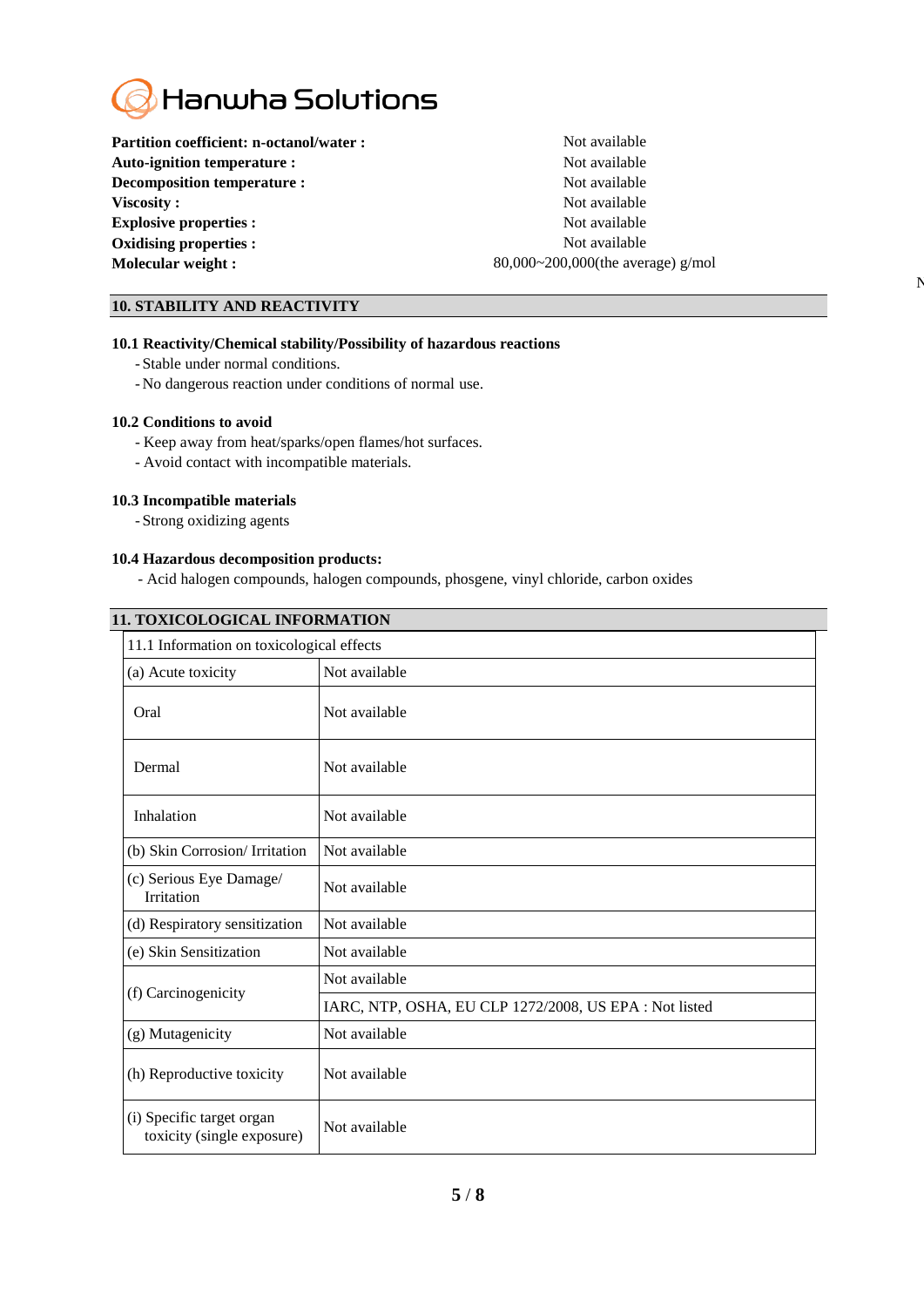Hanwha Solutions

| $(i)$ Specific target organ<br>toxicity (repeat exposure) | Not available |
|-----------------------------------------------------------|---------------|
| $(k)$ Aspiration Hazard                                   | Not available |

| <b>12. ECOLOGICAL INFORMATION</b>             |                |  |
|-----------------------------------------------|----------------|--|
| 12.1 Toxicity                                 | Not available  |  |
| Acute toxicity                                | Not available  |  |
| Chronic toxicity                              | Not available  |  |
| 12.2Persistence and<br>degradability          | Not available  |  |
| 12.3Bioaccumulative<br>potential              | Not available  |  |
| 12.4 Mobility in soil                         | Not available  |  |
| 12.5 Results of PBT<br>and vPvB<br>assessment | Not available  |  |
| 12.6 Hazardous to<br>the ozone layer          | Not classified |  |
| 12.7 Other adverse<br>effects                 | Not available  |  |

# **13. DISPOSAL CONSIDERATIONS**

#### **13.1 Waste treatment methods**

- Waste disposal according to directive 2008/98/EC, covering waste and dangerous waste.

# **13.1.1 Product/Packaging disposal:**

- No waste key number as per the European Waste Types List can be assigned to this product, since such classification is based on the (as yet undetermined) use to which the product is put by the consumer.
- The waste key number must be determined as per the European Waste Types List (decision on EU Waste Types List 2000/532/EC) in cooperation with the disposal firm/producing firm/official authority.

#### **13.1.2 Waste treatment-relevant information:**

- Waste must be disposed of in accordance with directive 2008/98/EC.

#### **13.1.3 Sewage disposal-relevant information:**

- Release to the environment or sewage system is prohibited. Must be treated as hazardous waste.

#### **13.1.4 Other disposal recommendations:** Not available

# **14. TRANSPORT INFORMATION**

**14.1 UN No. :** Not applicable

#### **14.2 UN Proper shipping name:** Not applicable

# **14.3 Transport Hazard class**

ADR: Not applicable IMDG: Not applicable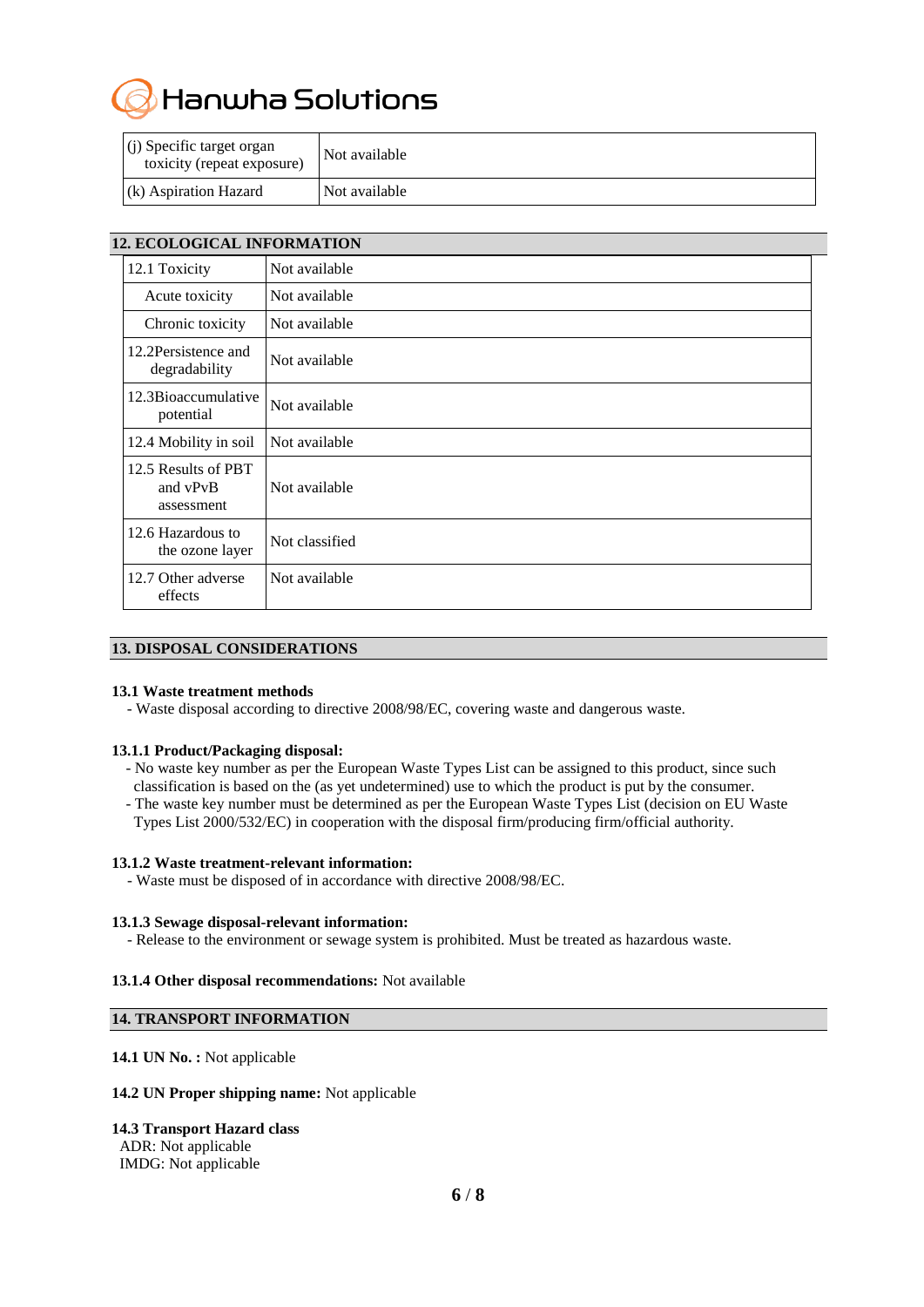

ICAO/IATA: Not applicable RID: Not applicable

**14.4 Packing group:** Not applicable

**14.5 Environmental hazards:** Not applicable

**14.6 Special precautions for user in case of fire:** Not applicable **in case of leakage:** Not applicable

#### **15. REGULATORY INFORMATION**

# **15.1 Safety, health and environmental regulation/legislation specific for the substance or mixture**

**EU Regulatory Information**

**EU classification** 

**EU 1272/2008(CLP)** 

 **Classification:** Not classified  **Risk phrases:** Not classified  **Safety phrases:** Not classified

**EU SVHC list**: Not regulated

**EU Authorization list**: Not regulated

**EU Restriction list**: Not regulated

 **Waste Framework Directive 2008/98/EC:** Hazardous waste

#### **Foreign Inventory Status**

- China management information: Inventory of Existing Chemical Substances (IECSC): Present (38080)

- Japan management information: Existing and New Chemical Substances (ENCS): Present ((6)-99)

- Australia management information: Australian Inventory of Chemical Substances (AICS): Present

- New Zealand management information: New Zealand Inventory of Chemicals (NZIoC): May be used as

a single component chemical under an appropriate group

standard.

- Taiwan management information: Taiwan Chemical Substances Inventory (TCSI): Present

#### **15.2 Chemical safety assessment :**

For this substance a chemical safety assessment has been carried out.

# **16. OTHER INFORMATION**

Product safety data sheet for prepared in accordance with Regulation (EU) 1272/2008

**16.1 Indication of changes:** Preparation date: Mar. 25, 2016 Version: 4

Revision date: January 20, 2020

#### **16.2 Key literature reference and sources for data:**

 IARC Monographs on the Evaluation of Carcinogenic Risks to Humans; http://monographs.iarc.fr NIOSH (The National Institute for Occupational Safety and Health) ACGIH (American Conference of Governmental Industrial Hygienists) TOMES-LOLI®; http://www.rightanswerknowledge.com/loginRA.asp○ National Emergency Management Agency-Korea dangerous material inventory management system; http://www.nema.go.kr/hazmat/main/main.jsp Waste Control Act enforcement regulation attached [1] National chemicals information systems ; http://ncis.nier.go.kr